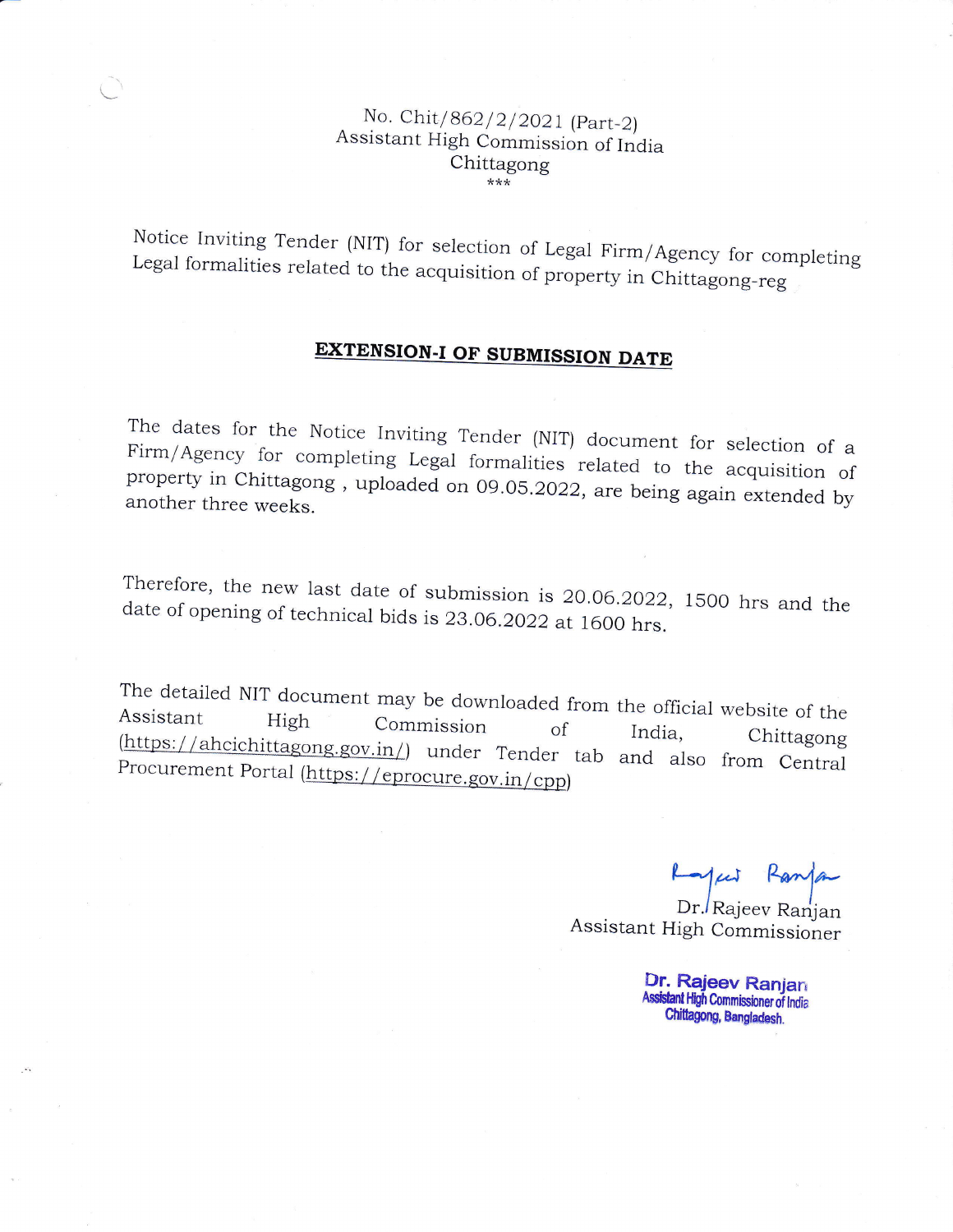

#### **No. Chit/862/2/2021 (Part 2) Assistant High Commission of India Chittagong**

**\*\*\***

#### **NOTICE INVITING TENDER**

The Assistant High Commission of India, Chittagong, intends to acquire a property for official use in Khulshi, Chittagong. For this purpose, the Assistant High Commission wishes to engage the services of a reputed Lawyer/Law Firm specializing in real estate for completion of all legal formalities related to the acquisition of property. The Lawyer/Law Firm should be registered or licensed to provide such legal services in Bangladesh.Interested firms/agencies may submit their quotations to the Assistant High Commission in sealed envelopes. Bidders shall submit their bid in a large sealed envelope super–scribed, "Legal Services Bids", for Assistant High Commission of India, Chittagong, which shall have following three separate sealed envelopes inside:

**Envelope A:** This envelope shall be super–scribed as "*EMD"*. It **s**hall contain Demand draft or Banker's cheque or an unconditional and irrevocable Bank Guarantee or a print–out of online payment towards EMD, as per conditions mentioned at para 6 below.

**Envelope B**: This envelope shall be super–scribed as "*Technical Bid*". It shall contain documents establishing the technical eligibility of the firm (registration certificate, work experience, certificates from clients indicating satisfactory services etc.) and other documents required to establish sound financial condition of the firm.

**Envelope C:** This envelope shall be super–scribed as *"Financial Bid*". It shall contain the financial bid, as per para 5 below.

No tender documents will be accepted after the expiry of stipulated date and time under any circumstances.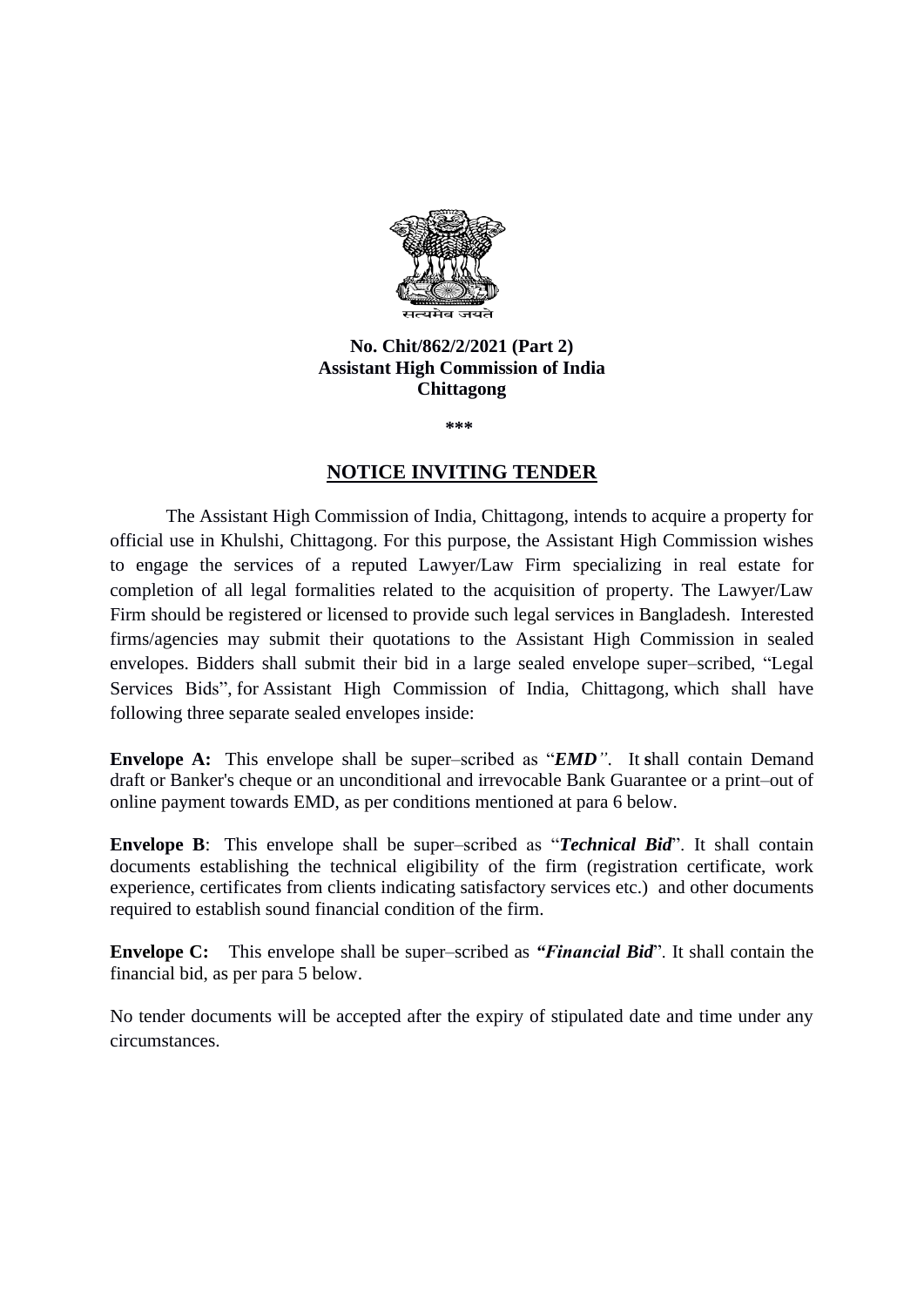The tentative dates related to tender submission are placed below:

| Sl No.           | Remarks                           | Dates                                     |
|------------------|-----------------------------------|-------------------------------------------|
| 1.               | Bid Submission opening date       | 09.05.2022 (Tentative)                    |
| 2.               | Bid Submission closing date       | 30.05.2022 (Tentative) at 1500 hrs        |
| 3.               | Pre-Bid Meeting                   | 18.05.2022 (Tentative) at Assistant High  |
|                  |                                   | Commission of India, Chittagong at 1600   |
|                  |                                   | hrs BST                                   |
| $\overline{4}$ . | Date of opening of Technical bids | 02.06.2022 (Tentative) at 1600 hrs at     |
|                  |                                   | Assistant High Commission of India,       |
|                  |                                   | Chittagong                                |
| 5.               | Date of opening of Financial Bids | intimated later to shortlisted<br>Will be |
|                  |                                   | companies.                                |

**1. Scope of work:** The Assistant High Commission of India, Chittagong intends to acquire a property in Khulshi area of Chittagong. The lawyer/law firm shall provide the following services in this regard

- (a) Consultations/guidance and assistance to the Assistant High Commission of India, Chittagong in the purchase of property including vetting of documents from legal and other angles.
- (b) Drafting of Sale–Purchase Agreement as per local laws, in both (local language) and English, and notarization of Sale–Purchase Agreement (to be modified as per local regulations).
- (c) Completion/smooth discharge of all legal formalities, obtaining necessary approvals etc. from local authorities related to the acquisition of the property.
- (d) Advise/assist the Assistant High Commission of India, Chittagong on all financial matters like payments etc. relating to the purchase transaction etc.
- (e) Advise/assist the Assistant High Commission of India, Chittagong in handling all legal aspects of the property purchase transaction including follow–up with local authorities till such time the title of the property is actually transferred in the name of the Assistant High Commission of India, Chittagong.

**2**. **Eligibility Criteria**: The lawyer/legal firm should be should be locally registered and appropriately qualified in accordance with Bangladesh's laws and have at least 10 years of experience in carrying out such evaluation. Documentary evidence of registration and experience should be submitted as part of technical bid.

**3**. **Time Frame:** The selected lawyer/law firm would be expected to immediately start the work in coordination with the Owner of the property and the Assistant High Commission, and submit the draft Sale–Purchase Agreement etc. to the Assistant High Commission within a period of 3 weeks from the date of letter of appointment.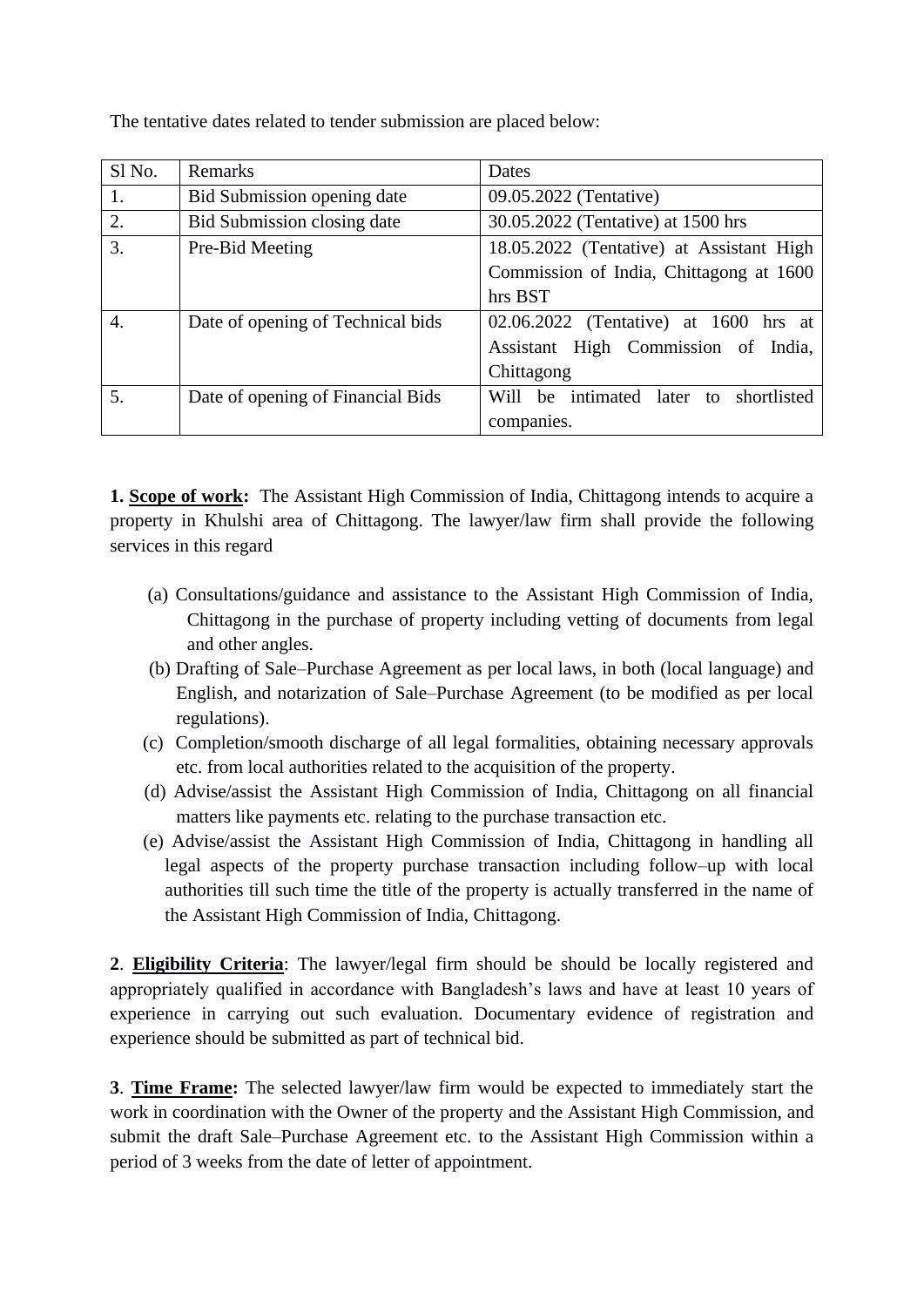**4. Period of validity of bids:** The bid shall remain valid for a period of **45 days** from the date of the opening of the bid or up to any mutually extended period. A bid valid for a shorter period shall stand rejected.

**5. Fees:** The lawyer/law firms should submit their quote indicating lump–sum fees for the whole work, exclusive of VAT. Hourly quotation of fees will be summarily rejected. The quotation for fees may be submitted in a separate sealed envelope duly super–scribed as Financial Bid.

## **6**. **Conditions**:

(a) **EMD**: Prospective bidders shall deposit an amount of BDT 5,000/- (Bangladeshi Taka Five Thousand only) with the Assistant High Commission of India, Chittagong as Earnest Money Deposit (EMD). This can be in the form of a Bank draft or Banker's cheque in favour of 'Assistant High Commission of India, Chittagong' *or* an unconditional and irrevocable Bank Guarantee (as per format at Annexure–I). EMD shall be submitted in a separate sealed envelope. EMD shall have to remain valid for a period of **45 days** beyond the final bid validity period. The EMD received from unsuccessful bidders will be returned to them after finalization and award of contract to the successful bidder. EMD of the successful bidder will be returned after submission of the Performance Bank Guarantee.

(b) **Performance Guarantee:** The successful bidder will submit a 'Letter of Acceptance' in writing and 'Performance Guarantee'  $\omega$ , 5% of the accepted tender amount, within 7 days of award of contract/order. This should be in the form of an unconditional and irrevocable Bank Guarantee (as per format at Annexure–II) and should be valid up to 30 days beyond the stipulated date of completion of work.

(c) **Liquidated Damages:** In case of any delays on the part of the firm to submit the Due Diligence Report/draft Sale–Purchase Agreement/other services specified in the Letter of Appointment *,* within the stipulated period, the firm shall be liable to pay the Assistant High Commission of India, Chittagong, liquidated damages @ 0.5 % per week, subject to a maximum of 10 % of the accepted tender cost.

(d) **Forfeiture of EMD**: The EMD shall be forfeited in the following cases:

- (i) If the bidder withdraws the bid during the period of bid validity specified in the tender.
- (ii) If the successful bidder fails to furnish the 'Letter of Acceptance', in writing, within 7 days of award of contract/order.
- (iii) If the successful bidder fails to furnish the Performance Guarantee, within 7 days of award of contract/order.
- (iv) If the successful bidder withdraws or modifies the bid during the period of validity or after award of work.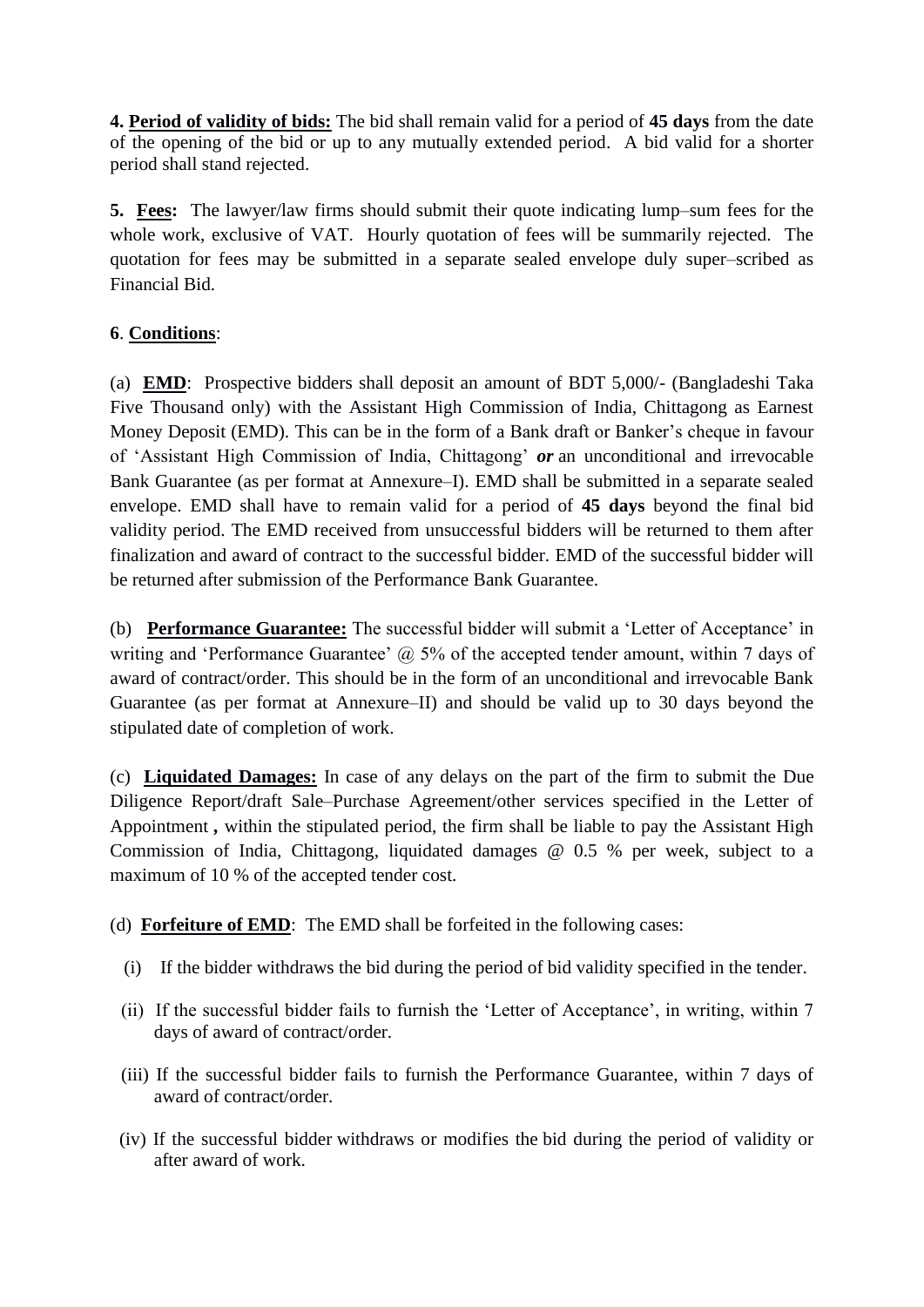**7**. **Payment modalities:** The entire fee will be released to the firm in lump–sum, within 45 days of submission of correct and complete bills on successful completion of the firm's entire obligations under the contract i.e. when the Sale–Purchase Agreement is signed and the title of the property is actually transferred in the name of the Assistant High Commission of India, Chittagong*.*

#### **8. The Contractor will maintain complete confidentiality with respect to contents of the Due Diligence Report/other services provided (as mentioned in the Scope of Work) to the Assistant High Commission of India, Chittagong.**

9. If any clarification is required, the Assistant High Commission of India, Chittagong may be contacted at [hoc.chittagong@mea.gov.in,](mailto:hoc.chittagong@mea.gov.in) [ahc.chittagong@mea.gov.in](mailto:ahc.chittagong@mea.gov.in) and [trade.chittagong@mea.gov.in](mailto:trade.chittagong@mea.gov.in) .

10. Interested firms/agencies, reputed and having sufficient expertise and experience may send their response/quotation in a sealed envelope (along with EMD of BDT 5,000/- clearly mentioning the following:

- (a) Lump–sum amount payable to the firm towards fees (as part of Financial Bid).
- (b) Acceptance of the conditions as mentioned at para 6 above (as part of Technical Bid), along with other requisite documents as indicated at Envelope B.

## **The bids, in sealed envelopes, may be sent to the following address not later than \_\_\_\_\_\_\_\_\_\_\_\_\_\_ to:**

The Assistant High Commissioner Assistant High Commission of India Chittagong

11. The Technical Bids will be opened on 02.06.2022 at 1600 hrs at the Assistant High Commission of India, Chittagong, by a Committee authorized by the Competent Authority of this office. The authorised representatives of the bidders shall be permitted to attend the bid opening. The financial bids of only those bidders, who have submitted the EMD and whose technical bids are accepted, shall be opened by the Committee authorized for the purpose at a time and date that will be separately communicated.

\*\*\*\*\*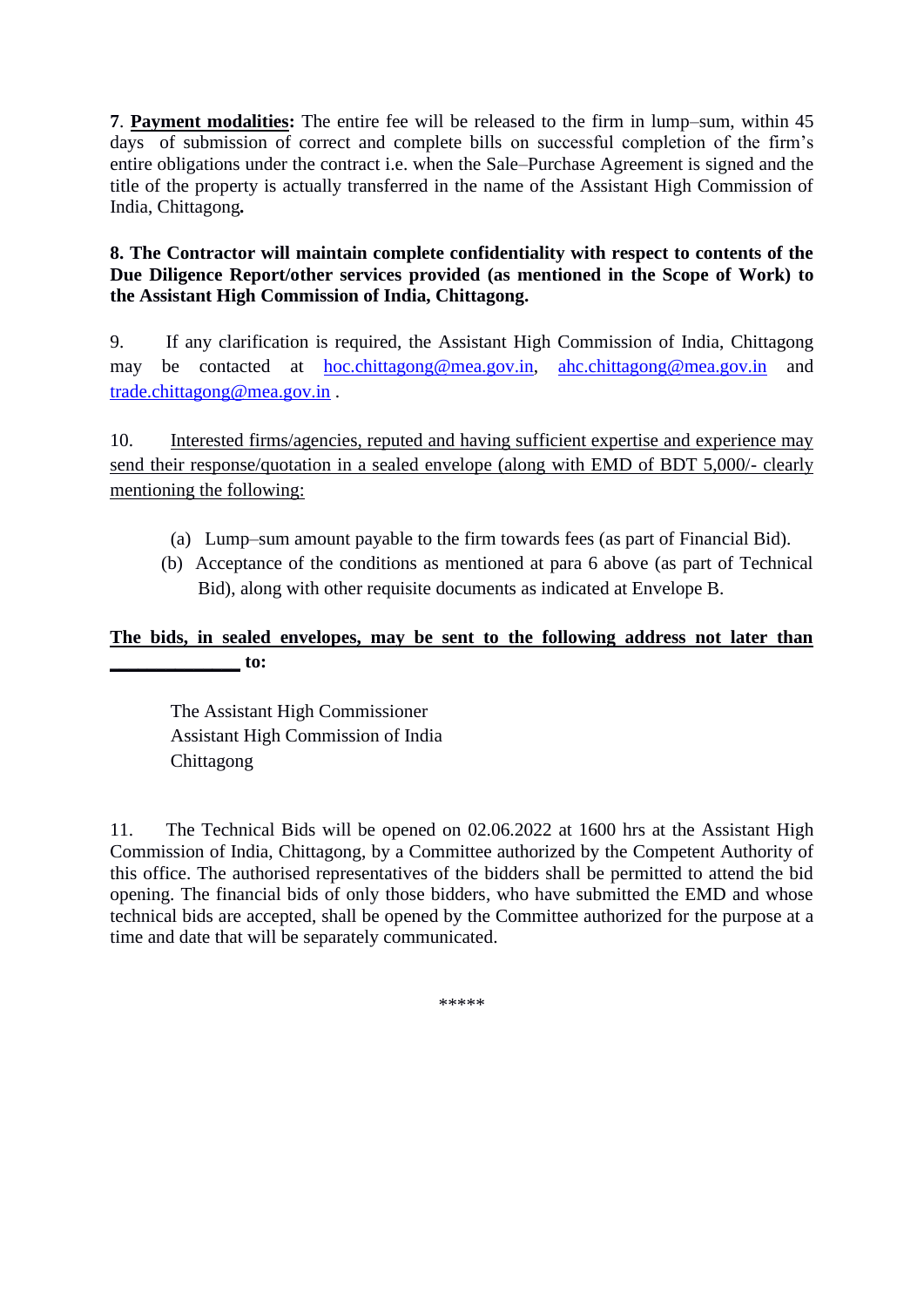## **ANNEXURE – I**

#### **Bank Guarantee Proforma for Earnest Money Deposit**

Bank Guarantee No.......

Brief description of contract: Acquisition of Property

Name and Address of Beneficiary: Assistant High Commission of India, Chittagong

Date:

Whereas M/s (*Name of the Firm with address*) have submitted their tender for providing legal services in connection with acquisition of property \_\_\_\_\_\_\_\_\_\_\_\_\_ for Assistant High Commission of India, Chittagong, and one of the tender conditions is for M/s (*Name of the Firm with address*) to submit a Bank Guarantee for Earnest Money Deposit amounting to BDT \_\_\_\_\_\_. In fulfillment of the tender conditions, we, (*Name of Bank with address*) hereby irrevocably and unconditionally undertake to pay to you within three working days of receipt of your first written demand, without any demur whatsoever and without seeking any reasons, whatsoever, up to the maximum aggregate amount of BDT  $\qquad \qquad$ .

2. This guarantee is valid for a period of 90 (Ninety) days\* and any claim and statement hereunder must be received at the above-mentioned office before expiry. After expiry, this guarantee shall become null and void whether returned to us for cancellation or not and any claim or statement received after expiry shall be ineffective.

3. Notwithstanding anything to the contrary contained hereinabove, the maximum liability under this guarantee is restricted to BDT  $\qquad \qquad$ .

4. Notwithstanding anything to the contrary contained hereinabove, this guarantee is valid from (*date of issue*) up to the (*date after 90 days from date of issue*) and claims under this guarantee should be submitted not later than (*date after 90 days from date of issue*).

5. This guarantee may not, without our prior written consent, be transferred or assigned and this guarantee is limited to the payment of a sum of money.

6. This guarantee shall be governed and construed in accordance with the laws of Bangladesh and shall be subject to exclusive jurisdiction of the Courts of Bangladesh.

Date: Place:

Name: Signature:

[\*45 days beyond the final bid validity period of 45 days.]